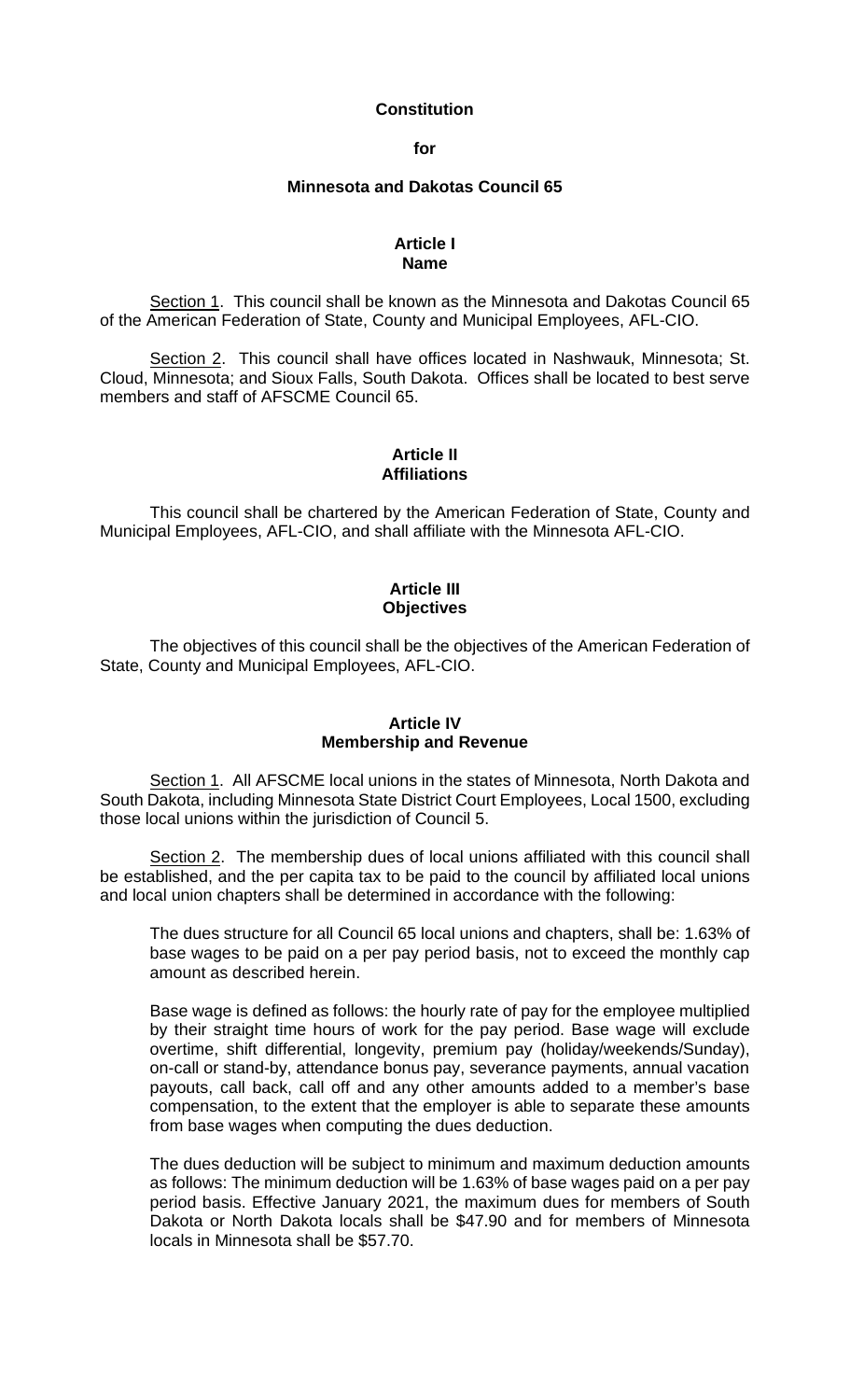Effective January 1st, 2021, and then on January 1st of each subsequent year, the maximum dues deduction will be increased by an inflation index. The inflation index to be used is the average increase in wages of an AFSCME member as calculated for purposes of AFSCME International's annual minimum dues increase as described in Article IX, Section 7, of the International Constitution. The local union share of dues from members will be equal to the local union share of AFSCME's annual dues calculation.

The local union share of dues shall be from MEMBERS only, with the share equal to the local union share of AFSCME annual minimum dues calculation.

Each local of Council 65 can also specify an added fixed amount, higher percentage and/or higher maximum deduction amount to provide additional funds to the local union. The council, in conjunction with the local and using data provided by the employer, will compute the amount received for these additional deductions. The council will forward the additional local union deductions to the local union with an accounting of how the added deduction amount was computed.

Monthly per capita tax payments to the council shall be made on the same number of members as are reported in the local's per capita tax report to the International Union.

Section 3. Failure of a local union to remit its council per capita tax for any month by the 15th day of the following month shall result in a declaration of delinquency. Failure of a local union to remit its per capita tax within sixty (60) days after it is declared delinquent shall result in suspension.

Section 4. The Council Secretary-Treasurer shall notify the International Union President and Secretary-Treasurer of all delinquent or suspended locals and of all reinstatements.

Section 5. No special assessments shall be levied on the members of affiliated locals by the council except by a two-thirds vote of the delegates at a delegate assembly meeting of the council. Not more than one special assessment shall be made in any one calendar year. No special assessments shall exceed twenty-five cents (\$.25) per member per month. All special assessments shall be used solely for the purpose of promoting the welfare of the council.

Section 6. From the council per capita taxes set forth in Section 2 of this article, the executive board shall designate a portion of the membership dues per month which will be credited to the Council Arbitration Fund. The monies in this fund shall be used to defray any and all costs of grievance and interest arbitration incurred by local unions and the council. Approval of cases to be submitted to arbitration shall be vested in a committee appointed by the Council Director. The decision of this committee may be appealed to a committee appointed by the Council President. If the Council Arbitration Committee referred to above disapproves the submission of a case to arbitration, the local union shall have the right nonetheless to submit the case to arbitration but shall be responsible for the payment of arbitration costs itself. If a local union proceeds on its own to arbitration, after being denied arbitration by the Council Arbitration Committee, and said local union wins the arbitration case, then the local union share of the arbitration costs would be reimbursed to the local union out of the arbitration fund.

# **Article V Meetings**

Section 1. Regular meetings of this council shall be held once each year during the months of September or October at a time and place to be fixed by the executive board of the council.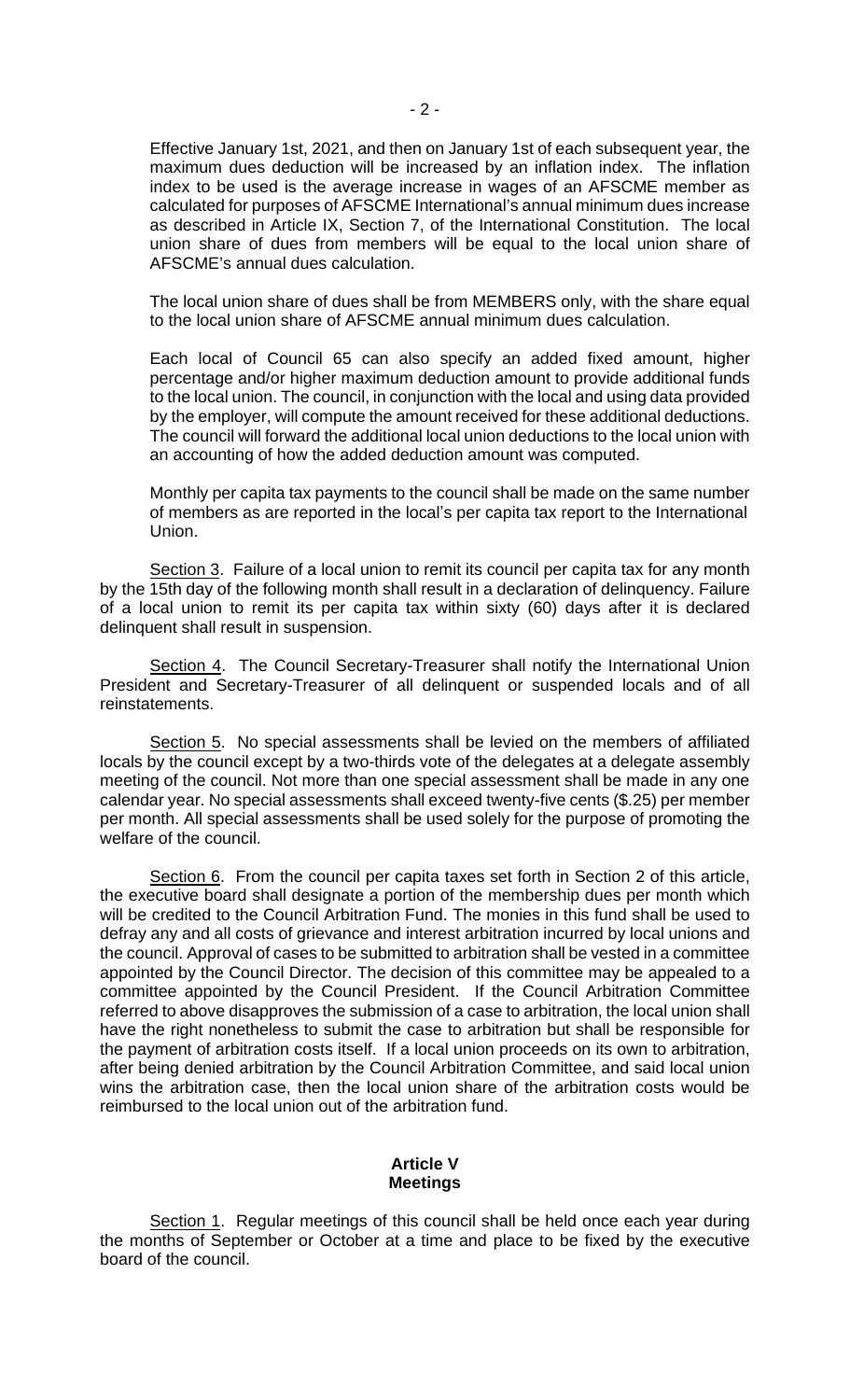Section 2. Special meetings of this council may be called by the Council President and the Council Executive Board. One-third of the locals affiliated with the council may at any time require a special meeting by filing a request with the Council President which petition shall name the purpose of the meeting and set its date. Special meetings may also be called by the International President or his/her authorized representatives.

Section 3. There shall be proper and adequate notice of all regular and special meetings of this council.

Section 4. All sovereign powers and authority of the council shall originate in the regular and special meetings of the council and all matters of policy shall be determined at the regular and special meetings of the council.

Section 5. A quorum for the transaction of all council regular and special meetings shall consist of delegates of one-third of the affiliated local unions.

#### **Article VI Representation**

Section 1. Locals shall be entitled to delegates on the basis of membership as follows:

0 to 25 - one delegate and one additional delegate for each 25 additional members or major fraction thereof.

Section 2. Regardless of the number of delegates, locals shall be entitled to vote on the basis of one vote for each member.

Section 3. Locals entitled to more than one delegate may send fewer than their quota of delegates, and the delegates present may cast the entire vote of the local on all recorded votes and elections coming before the council. The number of votes shall be divided equally among the delegates, with any remaining votes to be cast by the chairperson of the delegation, as designated by the local. No fractional votes shall be permitted. Two or more locals within the council may unite in sending to the annual or special meetings of the council a delegate who meets the qualifications in one of such locals. Any delegate so elected may cast the votes to which the locals are individually entitled. No delegate may represent more than five locals.

Section 4. The basis of representation in council regular and special meetings shall be determined from the average per capita tax paid to the council by each affiliated local union thereof for the twelve consecutive months ending three full calendar months before the month of the meetings or for such period as per capita tax has been paid in the case of local unions chartered and affiliated with the council less than this period.

Section 5. Duly elected officers and members of the Council Executive Board who are not elected as delegates representing their local union shall nevertheless be entitled to all rights and privileges of a delegate, except the right to vote.

Section 6. No local union shall be entitled to representation in any meeting of the council unless all of its per capita tax and other just obligations to the International Union and the council have been paid in full by or on the day credentials are presented at the meeting.

Section 7. To be accredited, delegates must be on the floor when the vote is taken, and voting by proxy shall not be permitted. All issues except amendments to this constitution shall be decided by a majority vote of the accredited delegates voting, except as otherwise specifically provided in this constitution. A roll call vote will be held only at the request of the delegates from at least five different locals.

Section 8. All delegates to the regular and special meetings of the council shall be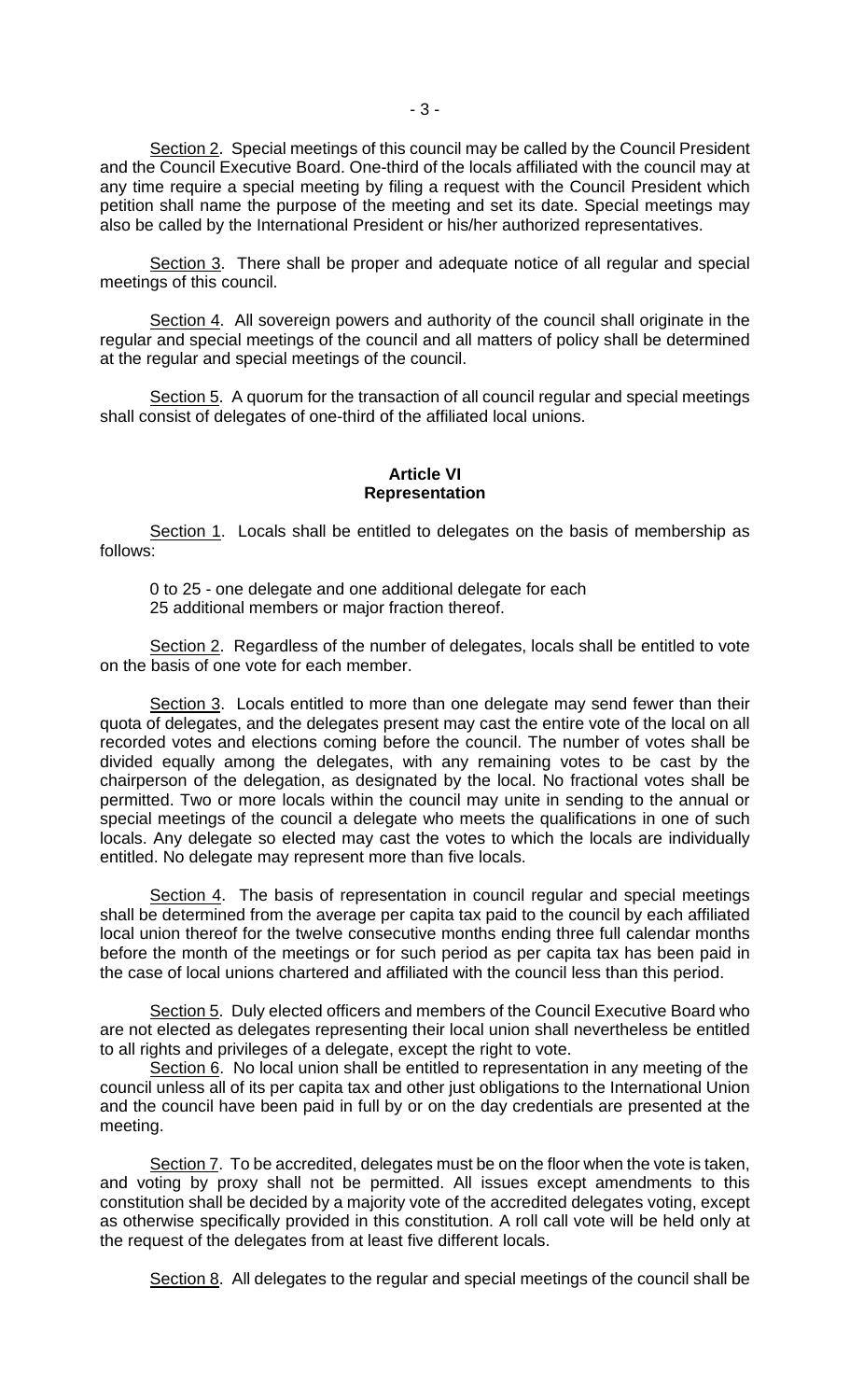elected in accordance with Sections 3A and 3C of Appendix D, Elections Code of the International Constitution. They shall be in good standing in their local and the names of such delegates shall be certified by the proper officers of the locals to the Council Secretary at least ten days prior to the time of the regular or special meeting.

Section 9. Expenses of delegates attending these regular and special meetings shall be the responsibility of their local union.

Section 10. All members elected by their locals as delegates to this council shall serve as delegates for the same term of office as their local's officers.

Section 11. Each delegate shall register before each delegate assembly meeting, signing his/her name and the number of the local he/she represents. Any dispute arising over the qualifications of a delegate shall be referred to the Credentials Committee.

Section 12. The Council 65 Retiree Chapter shall be entitled to one delegate and one vote at the annual Council 65 Convention. Such delegate shall be entitled to all the rights and privileges of a delegate, except that such delegate shall not be entitled to nominate any candidate for Council 65 office as a Chapter 65 Delegate or to cast the Chapter 65 vote in the election of council officers unless such delegate has been elected to that position by secret ballot vote conducted among the members of the Chapter 65 Retiree Organization.

#### **Article VII Officers and Committees**

Section 1. The officers of this council shall be:

a president a vice-president a recording secretary a secretary-treasurer

There shall be four (4) district representatives and four (4) at-large representatives for an additional eight (8) executive board members.

One of the twelve (12) executive board members shall be a member of MLPNA Local 105, and one of the twelve (12) executive board members shall be a member of either a South Dakota or North Dakota AFSCME Council 65 local.

These twelve (12) shall constitute the executive board of the council and shall be elected for two-year terms. The president and the recording secretary and the eight (8) additional board members will be elected to a two-year term in the even-numbered years. The vice-president and the secretary-treasurer will be elected to a two-year term in the odd-numbered years.

Three (3) trustees shall be elected to three-year terms, except that in the initial election, one shall be elected for a one-year term, one for a two-year term, and one for a three-year term.

All officers and executive board members will be elected at-large except four (4) district executive board seats shall be established for the purpose of electing district executive board members, as set forth below. One executive board member shall be elected from each district. Nominees for a district executive board position must be a member of a local in the district in which they are nominated.

**Each local union shall be assigned to one of four districts based on the location of the main local. Sub-locals of any main local shall be assigned to the same district as the main local. The districts shall consist of the following counties:**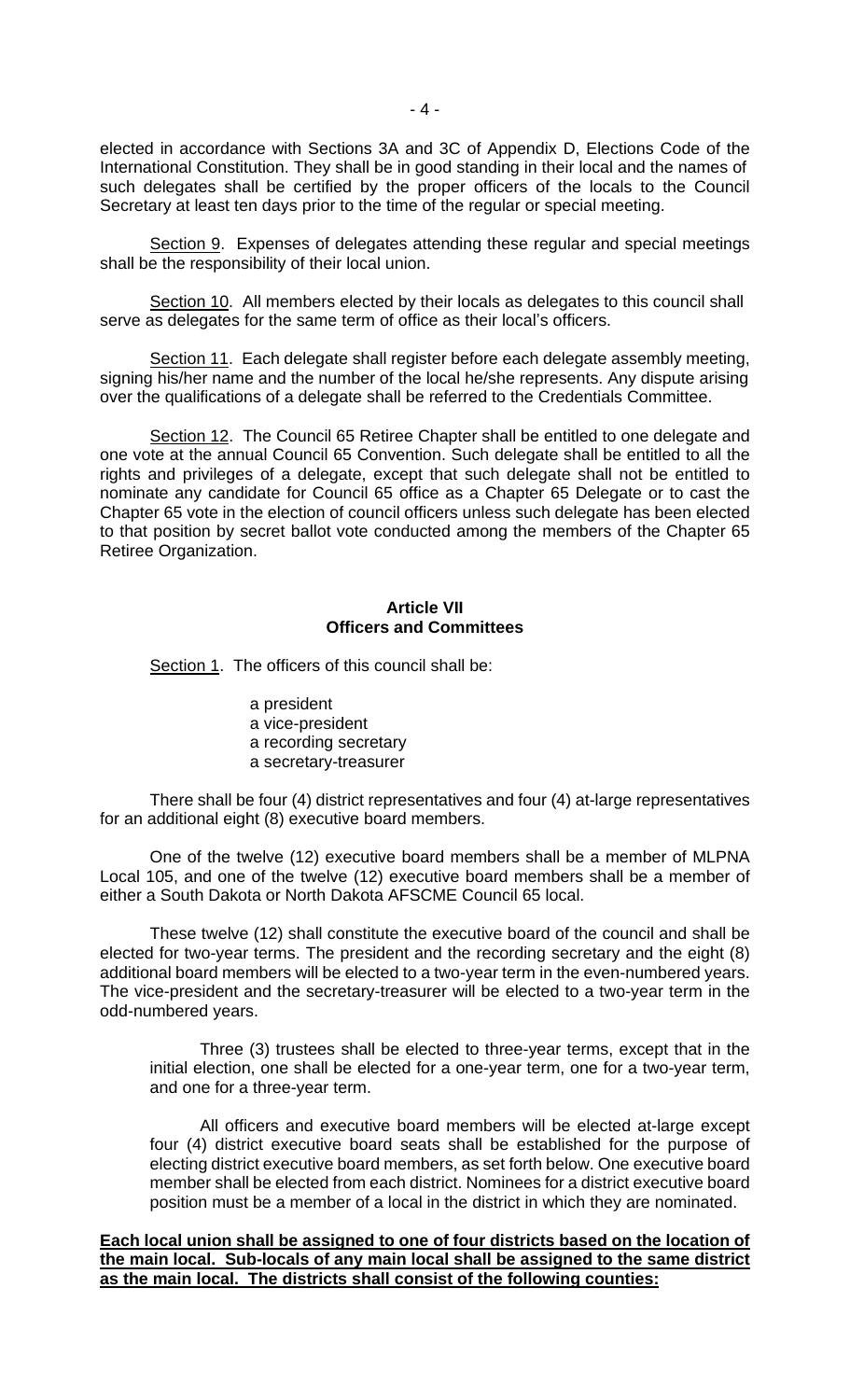District 1 shall be comprised of the counties of Carlton, Cook, Itasca, Koochiching, Lake and St. Louis.

District 2 shall be comprised of the counties of Aitkin, Anoka, Benton, Carver, Cass, Chisago, Crow Wing, Dakota, Hennepin, Isanti, Kanabec, Mille Lacs, Morrison, Pine, Ramsey, Scott, Sherburne, Stearns, Washington and Wright.

District 3 shall be comprised of the counties of Blue Earth, Brown, Cottonwood, Dodge, Faribault, Fillmore, Freeborn, Goodhue, Houston, Jackson, Le Seuer, Lincoln, Lyon, Martin, Mower, Murray, Nicollet, Nobles, Olmstead, Pipestone, Redwood, Rice, Rock, Sibley, Steele, Wabasha, Waseca, Watonwan and Winona.

District 4 shall be comprised of the counties of Becker, Beltrami, Big Stone, Chippewa, Clay, Clearwater, Douglas, Grant, Hubbard, Kandiyohi, Kittson, Lac Qui Parle, Lake of the Woods, Mahnomen, Marshall, McLeod, Meeker, Norman, Ottertail, Pennington, Polk, Pope, Red Lake, Renville, Roseau, Stevens, Swift, Todd, Traverse, Wadena, Wilkin, Yellow Medicine, South Dakota locals and North Dakota locals.

If the difference between any two districts exceeds 10 percent of the total Council 65 per capita tax, the Council 65 Executive Board shall, prior to the next regular Council 65 Annual Convention, meet and redistrict to assure equal representation within all districts. The redistricting shall be subject to the approval of the delegates of the next Council 65 Convention.

The president of the AFSCME Council 65 Retiree Chapter shall, by virtue of holding that position, serve as the representative of said retiree chapter on the Council 65 Executive Board and shall be entitled to attend and participate in meetings of the executive board with voice, but no vote, on matters coming before the board.

Section 2. No more than one officer shall be from the same local.

Section 3. All elections within this council shall be conducted in accordance with Appendix D, Elections Code of the International Union Constitution.

Section 4. Nominations shall be made at the regular annual meeting of the council. At least fifty (50) days' advance notice shall be given to the locals prior to the nomination meeting. Nominations shall be permitted from the floor at the nomination meeting.

Section 5. No member shall be eligible to hold office unless all accounts and per capita tax due the council and the International Union are paid in full by the local union of which he/she is a member, and unless he/she has been a member in good standing in his/her local for the year preceding the election.

Section 6. Nominations for the executive board offices shall occur in the following order: president, vice-president, recording secretary, secretary-treasurer, the four (4) district executive board members, then the four (4) at-large executive board members. If no member of MLPNA Local 105 or a SD/ND AFSCME Council 65 local member has been elected to office at the time the at-large executive board member seat nomination begins, then each unrepresented jurisdiction (i.e., Local 105 and/or a SD/ND AFSCME Council 65 local) shall be entitled to hold and fill one of the remaining four (4) at-large executive board member seats. Nominations for trustees shall follow nominations of executive board offices.

An election shall be held at the same convention following the nomination for said offices. Bullet voting shall not be permitted. Delegates must vote for the exact number of executive board member positions to be filled.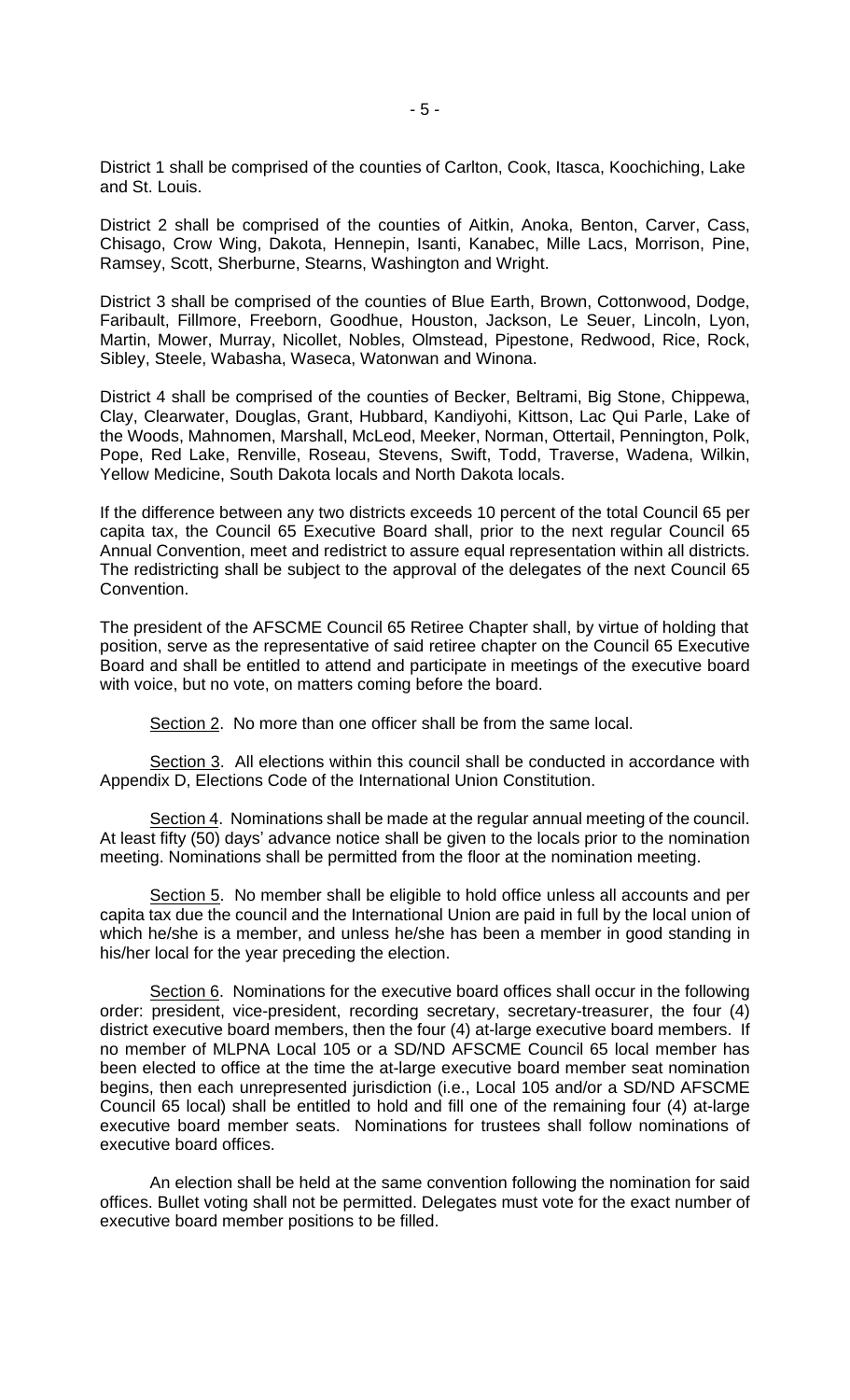Section 7. If more than one candidate is nominated for an office, an election by secret ballot must be held, and the delegates present from each local may cast the total vote to which their local is entitled.

Section 8. A majority of all votes cast shall be necessary to elect a candidate. When more than two candidates are nominated for a single office, and none of them receives a majority of all votes cast, all candidates except the two who received the most votes shall be dropped and a second ballot cast.

Section 9. The Council 65 President shall, upon election to office of president, become council delegate to the International Convention of the American Federation of State, County and Municipal Employees, AFL-CIO. In the event the president cannot fulfill the obligations as delegate to the International Convention and/or special convention, the vice-president shall assume those duties. Council delegates to the Minnesota AFL-CIO Federation of Labor conventions shall be elected by the Council Executive Board.

Section 10. Vacancies in office shall be filled for the remainder of the unexpired term by a majority vote of the executive board.

Section 11. Unexcused absence of an officer from three consecutive meetings of the executive board shall automatically cause his/her removal from office.

Section 12. Every officer shall, upon assuming office, subscribe to the Obligation of an Officer contained in Appendix B of the International Constitution.

Section 13. The president shall at his/her discretion appoint special or standing committees as he/she deems necessary.

Section 14. All committee members and chairpersons shall be appointed by the president with executive board approval.

# **Article VIII Duties of Officers and Committees**

Section 1. The president shall preside at all meetings of the council and of the executive board. The president shall be an ex-officio member of all committees except election committees. The president or the president's authorized deputies shall countersign all checks drawn against the funds of the council. The president shall report periodically to the membership regarding the progress and standing of the council and regarding the president's official acts. The president shall be the Council 65 delegate to all AFSCME International regular and/or special conventions.

Section 2. The vice-president shall assist the president in the work of the president's office. In the absence of the president or in the president's inability to serve, the vice-president shall preside at all meetings and perform all duties otherwise performed by the president. The vice-president shall be the Council 65 alternate delegate to all AFSCME International regular and/or special conventions.

Section 3. The recording secretary shall keep a record of the proceedings of all delegate meetings and of all executive board meetings. He/she shall perform such other duties as the executive board may require. He/she or his/her authorized deputy shall take charge of all correspondence.

Section 4. The secretary-treasurer shall receive and receipt for all monies of the council. He/she shall deposit all money so received in the name of the council in a bank or banks insured by the FDIC selected by the executive board, and money so deposited shall be withdrawn only by check signed by the president and the secretary-treasurer (or their authorized deputies). The savings portion of the deposits may be invested in government securities insured by the federal government. He/she shall prepare and sign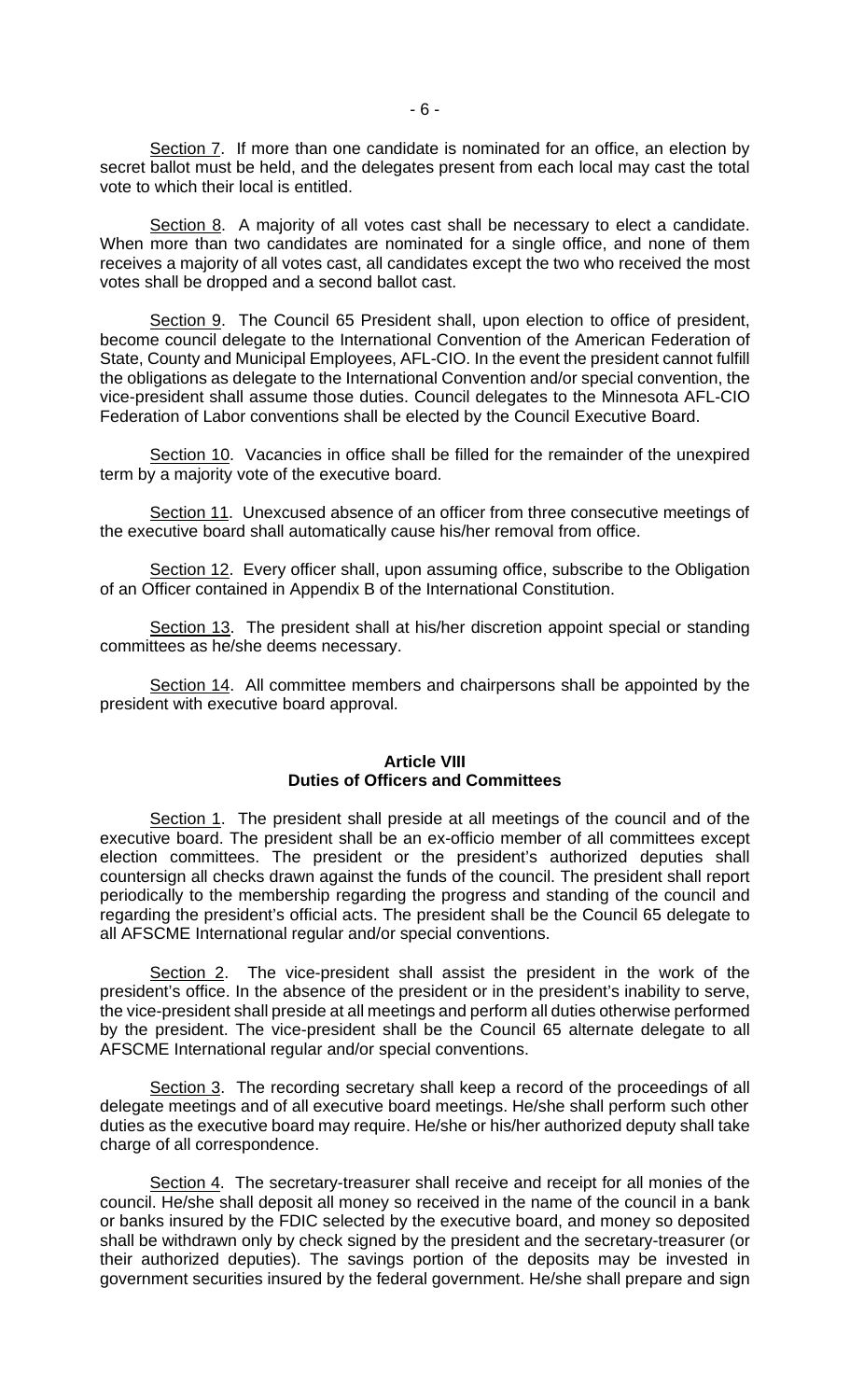checks for such purposes as are required by the constitution or are authorized by the delegates or the executive board. He/she shall keep an accurate record of receipts and disbursements and shall submit to the delegates an operating statement of the financial transactions of the council. He/she shall act as custodian of all properties of the council.

Section 5. The executive director is the council's administrative and executive officer. He/she must give his/her full time to the council. He/she shall, under policies established by the executive board, employ, terminate, fix the compensation and expenses and direct the activities of such staff as are required to carry out effectively the functions of his/her office. In advance of each fiscal year, the Council Executive Director shall submit to the executive board a proposed budget for the coming year, setting forth the anticipated income and source thereof and the anticipated expenditures and their purposes. The proposed budget shall be subject to revision and approval by the executive board. The fiscal year for this council shall begin on January 1, and end on the last day of December.

Section 6. The trustees shall make or cause to be made at least semi-annually an audit of the council's finances and shall report to the affiliated local unions on the result of such audit.

Section 7. The executive board shall be the governing body of the council except when meetings of the council are in session. All matters affecting the policies, aims, and means of accomplishing the purposes of the council not specifically provided for in this constitution or by action of the delegates at a regular or special meeting shall be decided by the executive board. The board shall meet quarterly or at the call of the president or a majority of the members of the board. A report on actions taken by the executive board shall be made to the delegates at the following meeting. A majority of the members of the executive board shall be required for a quorum. The executive board shall cause an audit to be made at least semi-annually and the results reported to the council.

Section 8. Officers and executive board members shall receive a mileage allowance and per diem equal to the current IRS guidelines. Executive board members shall receive a meeting stipend of \$300 to attend in-person executive board meetings. Board members shall also be reimbursed for necessary overnight hotel/motel costs. Virtual or phone executive board meetings shall follow AFSCME Council 65 policy for payment.

Section 9. All committees shall meet at the call of the president, the chairperson or a majority of the members of the committee. A report on all actions taken shall be made to the executive board and then to the delegates at the next following meeting. A majority of the members of the committee shall be required for a quorum.

# **Article IX Miscellaneous Provisions**

Section 1. This council shall at all times be subject to the provisions of the constitution of the American Federation of State, County and Municipal Employees, AFL-CIO.

Section 2. Except to the extent specified in this constitution, no officer of the council shall have the power to act as agent for or otherwise bind the council in any way whatsoever. No member or group of members or other person or persons shall have the power to act on behalf of or otherwise bind the council except to the extent specifically authorized in writing by the Council President or the Council Executive Board.

Section 3. Robert's Rules of Order Newly Revised shall be the guide in all cases where applicable, and in which they are not inconsistent with this constitution and special rules and regulations of this council.